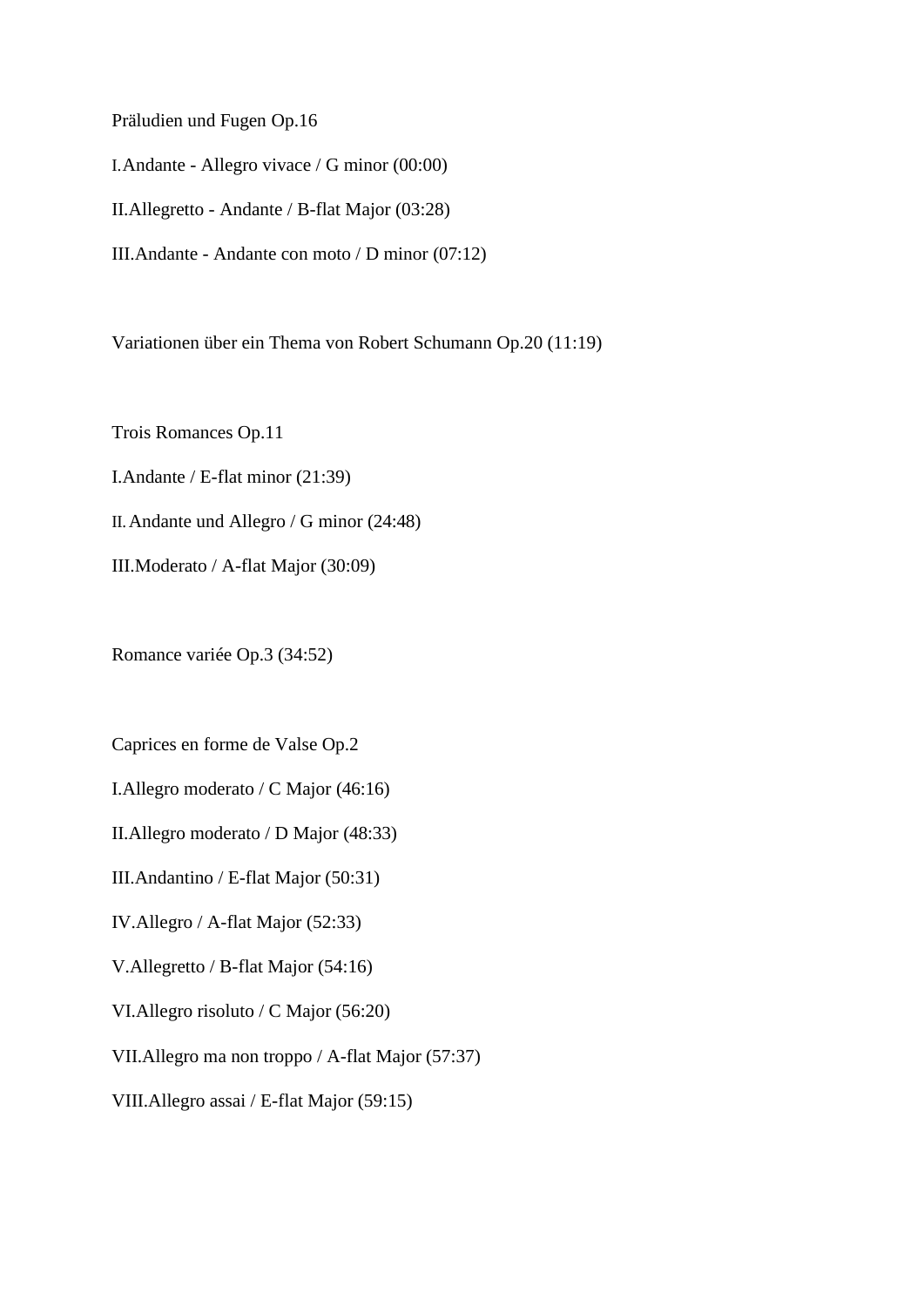IX.Allegretto / D-flat Major (1:00:29)

Souvenir de Vienne, Impromptu Op.9 (1:01:29)

Valse Romantique Op.4 (1:07:46)

Variation de Concert sur Cavatine du Pirate de Bellini Op.8 (1:15:16)

4 Polonaises Op.1I.E-flat Major (1:30:35) II.C Major (1:34:12)

III.D Major (1:37:06) IV.C Major (1:40:50)

4 Pièces Caractéristiques Op.5

I.Impromptu. Le Sabbat - Allegro furioso (1:43:40)

II.Caprice à la Boléro - Presto (1:45:24)

III.Romance - Andante con sentimento (1:49:12)

IV.Scène Fantastique. Le Ballet des Revenantes

Allegro ma non troppo (1:52:16)

4 Pièce fugitives Op.15

I.Larghetto / F Major (1:56:17)

II.Un poco agitato / A minor (1:58:58)

III.Andante espressivo / D Major (2:01:23)

IV.Scherzo / G Major (2:06:19)

3 Fugen über Themen von J.S. Bach I.Fuga a 4 voci / E-flat Major (2:08:35)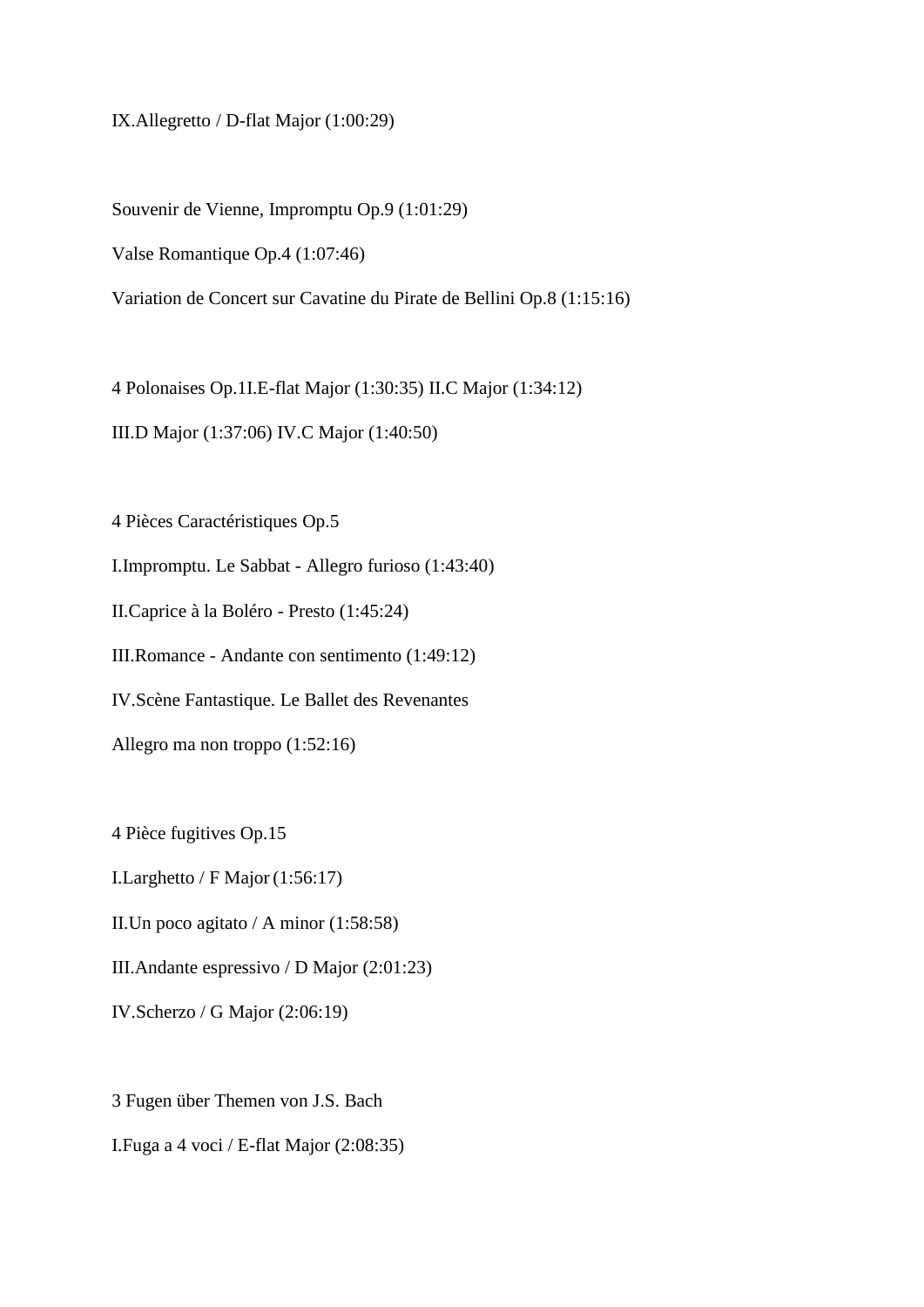II.Fuga a 4 voci / E Major (2:10:29)

III. Fuga a 4 voci / G minor (2:13:44)

3 Romanzen Op.21

I.Andante, Sehr innig bewegt, Tempo 1 / A minor (2:16:37)

II.Allegretto, Sehr zart zu spielen / F minor (2:21:41)

III.Agitato, Langsamer, Tempo 1 / G minor (2:22:54)

Sonata in G minor

I.Allegro (2:27:07) II.Adagio (2:35:28)

III.Scherzo (2:38:38) IV.Rondo (2:41:15)

Romanze in B minor (2:46:43) Impromtu in E Major (2:52:11)

Romanze in A minor (2:54:36) Scherzo Op.10 in D minor (2:59:28)

Deuxième Scherzo Op.14 in C minor (3:04:11)

Prãludium in F minor (3:08:20)

Soirées Musicales

I.Toccatina in A minor - Presto (3:10:03)

II.Notturno in F Major - Andante con moto (3:12:02)

III.Mazurka in G minor - Moderato (3:16:49)

IV.Ballade in D minor - Andante con moto (3:20:26)

V.Mazurka in G Major - Con moto (3:26:34)

VI.Polonaise in A minor - Non troppo Allegro (3:28:59)